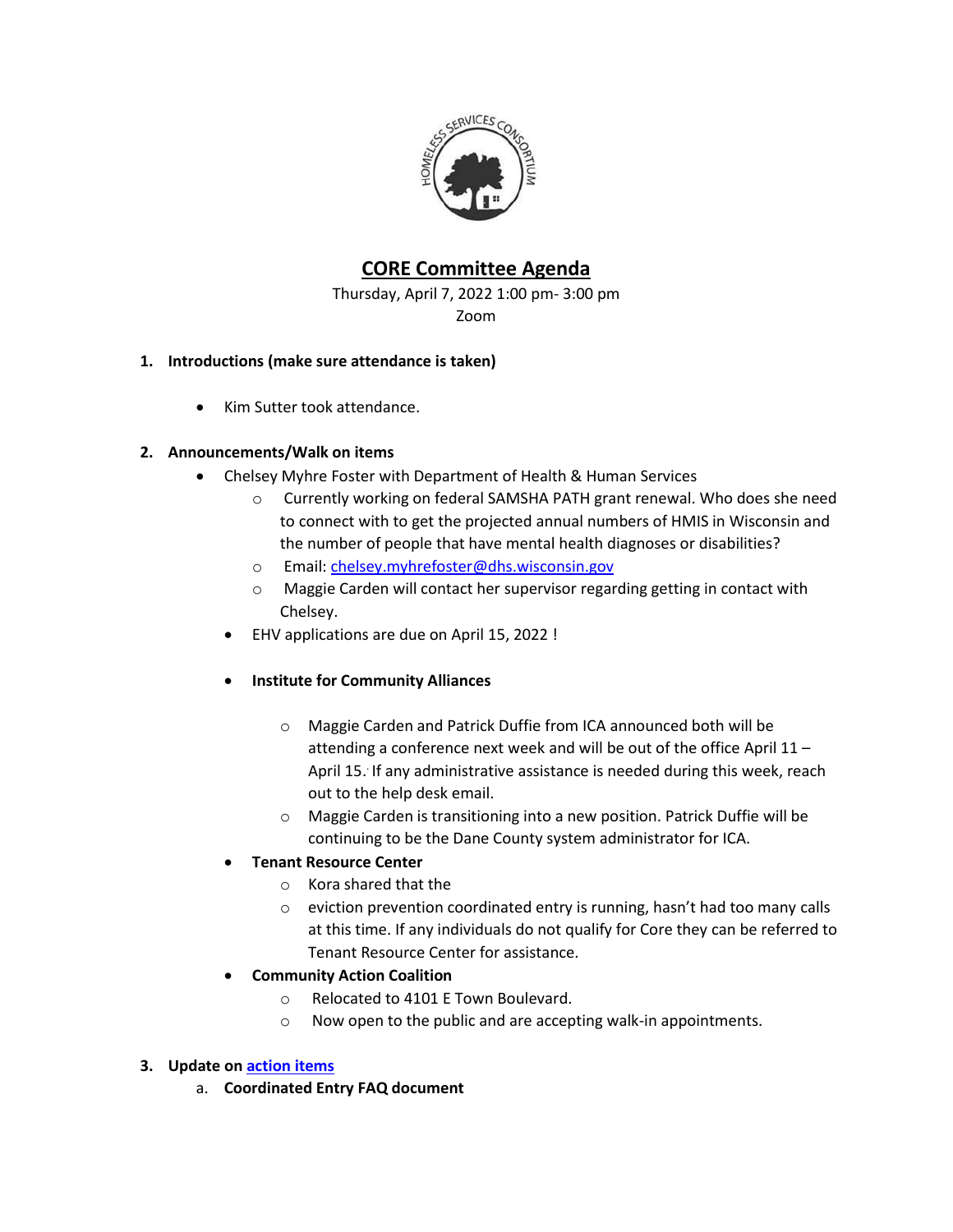- o Torrie is updating a FAQ document that can be used as a clear response to individuals who are newly experiencing homelessness.
- o Can be accessed in the Core Committee google docs for view or use.

### b. **Email language to send to folks inquiring about CE**

- c. **Navigation Map as Word doc**
- d. **Dane County Resources Brochure**
	- o No updates currently.

#### e. **Outreach Dispatch Center-**

- o Need for a more centralized way to connect outreach workers with individuals searching for assistance and case management.
- o Hope to eliminate duplication of services and provide more direct care to individuals in need of outreach services.
- o CFC and Matt Julian from Unity Point are working on connecting with 211 to be able to provide updated outreach program information.

#### **Suggestions:**

- o Request for outreach brochure to be resent out through consortium.
- o Resource trainings for employees at homeless services agencies?

#### 4. Coordinated Entry Process – [Initial Requirements & Assessment Tool](https://endhomelessness.org/wp-content/uploads/2020/06/NAEH-CE-Processes-Racial-Disparities-Flowchart-FINAL.pdf)

## a. **Are any documents required?**

- i. No documents are needed to access coordinated entry.
- b. **Must someone come into the office?** 
	- i. No

## c. **Who is administering the tool?**

- i. Coordinated entry staff at The Beacon, The Salvation Army shelters, Porchlight shelter, Sankofa ELU,
- ii. Street Outreach Providers—Tellurian, MachOne, Urban Triage, Sankofa ELU, Catalyst for Change

## d. **What is being measured with the tool?**

- **i.** Level of risk and prioritization
- **ii.** The assessment measures:
	- **1.** Different barriers of accessing housing
	- **2.** Currently living situation (shelter, streets, doubled up, hotel, etc.), length of homelessness & how many periods of homelessness,